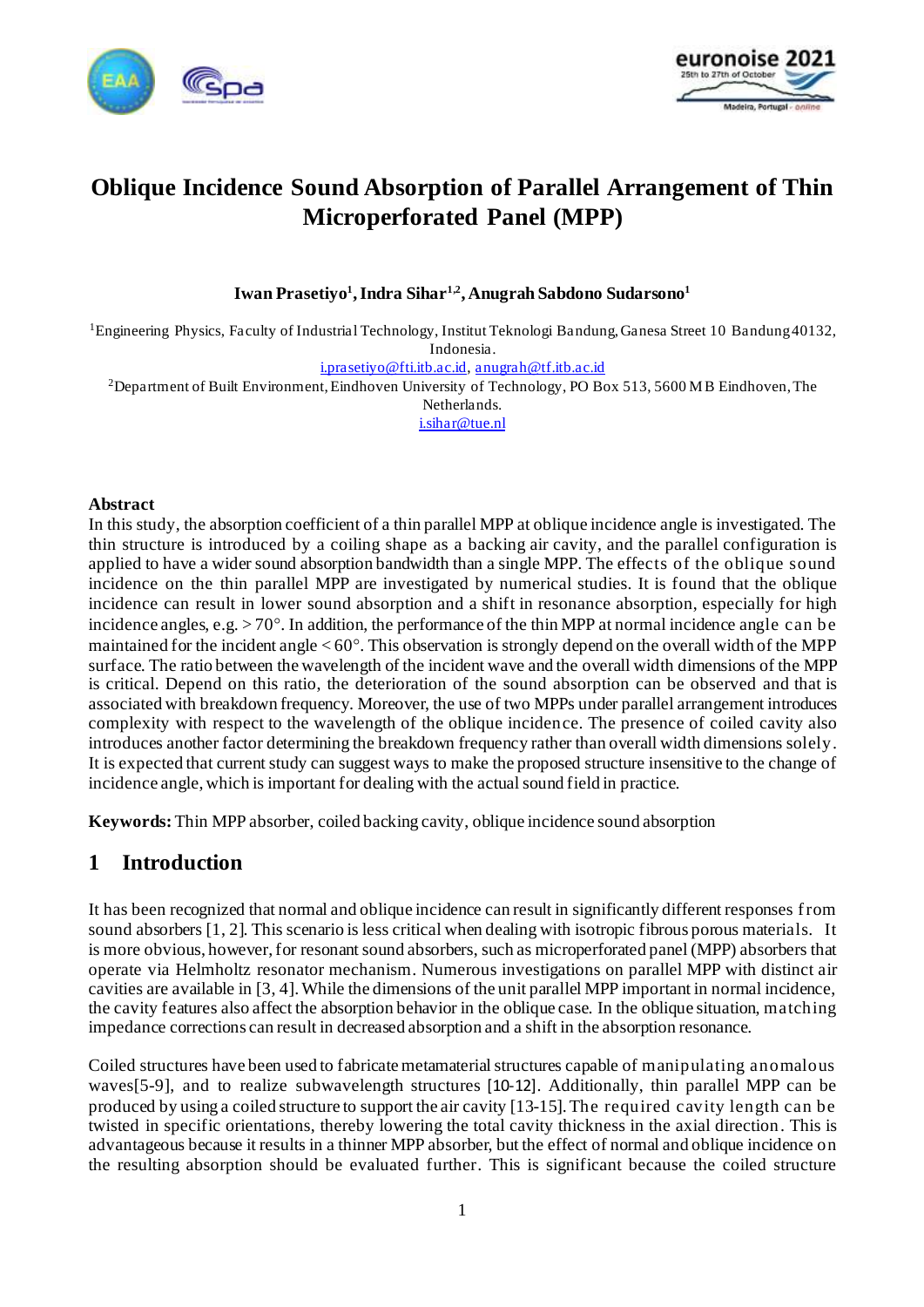

comprises an effective wave path proportional to the total cavity depth, which is absent from a straight air cavity. Thus, for similar targeted absorption qualities, it is important to investigate the implications of the coiled air cavity and to have a better understanding of the sound absorption behavior in relation to the incidence angle and MPP dimensions. Additionally, the study is expected to identify strategies to make the suggested structure insensitive to changes in the incident angle, which is critical for dealing with the actual sound field encountered in practice.

# **2 Methodology**

In this section, a case study of the thin parallel MPP absorberis presented. This section presents a case study of the thin parallel MPP absorber. The absorption coefficient is calculated numerically for various incident angles. The numerical technique is the finite element method (FEM) via COMSOL Multiphysics 5.6, and the frequency range of interest is between 125 Hz and 2200 Hz.

### **2.1 Thin Parallel MPP structures**

The MPP's coiled parallel structures are shown in [Figure 1](#page-1-0) (a). To keep things simple, the sub-MPPs all have the same perforations, with the widths of each sub-MPP being  $L_1$  and  $L_2$ , respectively. Therefore, the resonance frequencies of MPP-1 and MPP-2 are determined by the cavities  $D_1$  and  $D_2$ , where the air cavity of MPP-1 is coiled, as ilustrated in [Figure 1\(b](#page-1-0)). By keeping  $L_1$  and  $L_2$  are smaller than  $D_1$  and  $D_2$ , the resonance absorption characteristics are determined only by the cavity depths and parallel absorption mechanisms.The unit cell is defined in this work as a system comprised of two parallel MPPs, as seen in [Figure 1\(](#page-1-0)c).



<span id="page-1-0"></span>Figure 1- Thin parallel structure of MPP: (a) 3D-coiled structure, (b) schematic of coiled parallel MPP, and (c) definition of unit cell in a periodic arrangement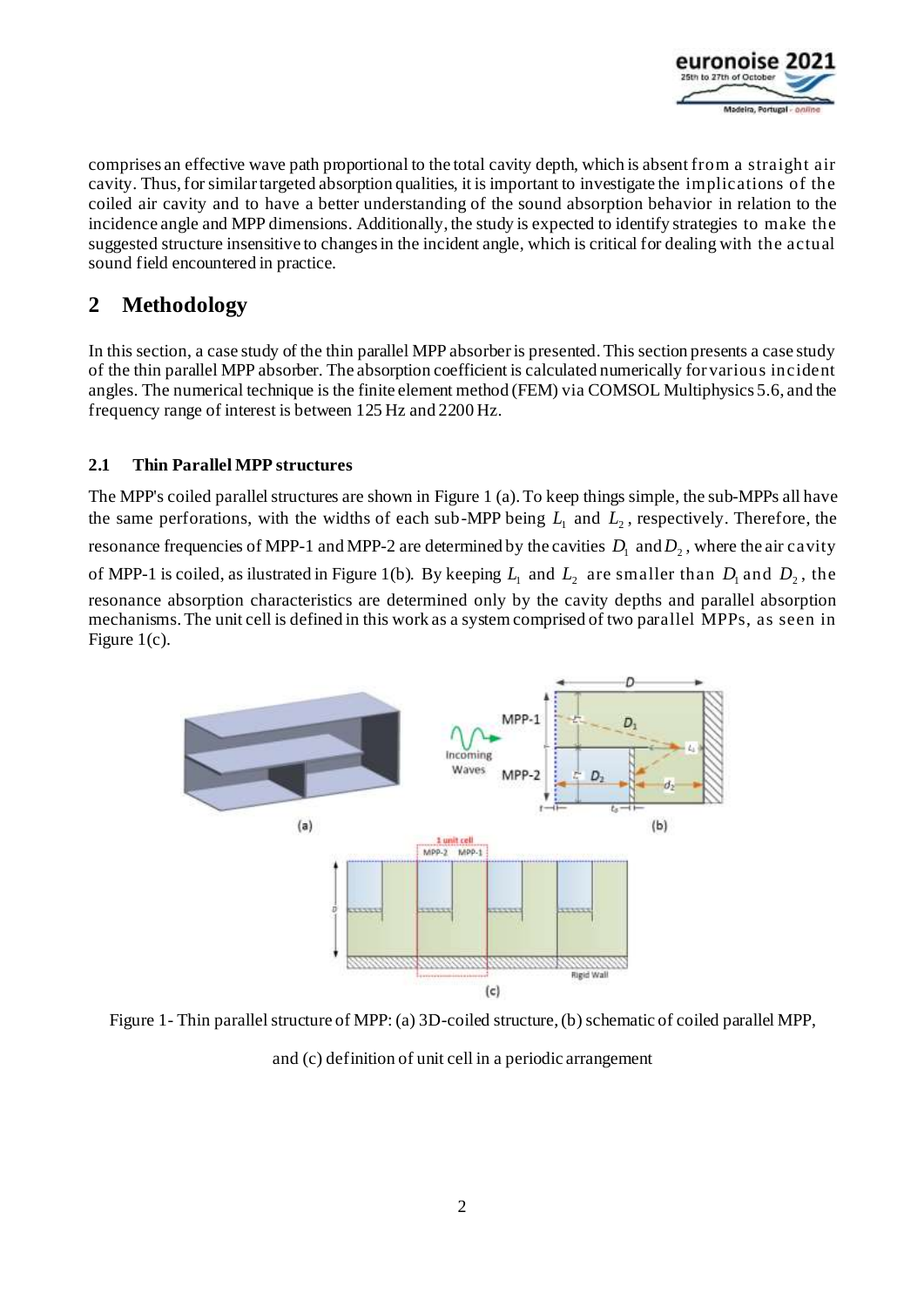

#### **2.2 Finite Element Method (FEM)**

The thin parallel MPP structure is modelled using FEM in the 2-D configuration depicted in [Figure 1.](#page-1-0) The computational domain and the boundary conditions (BC) are shown in Figure 2.



Figure 2. The coiled parallel MPP domain simulated using FEM.

<span id="page-2-0"></span>In Figure 2, it is shown that  $p_{inc} = \exp(-i(k_x x + k_y y))$  [Pa] is defined in the air region with the angle of incidence  $\theta[\circ]$  as the incoming waves to the surface of the MPP. The  $k_x = k \cos(\theta)$ , and  $k_y = k \sin(\theta)$ , with  $k = \omega/c_0$  as the wavenumber.  $c_0$  is the sound speed in air,  $345 \left[ m/s \right]$ ;  $\omega = 2 \pi f$  is the angular velocity with f as the sound frequency [Hz]. To allow the sound energy to propagate to the absorber, the incidence velocity vector is defined by Euler's method where  $v_{_{inc}} = \nabla p_{_{inc}}/i\omega\rho_{_0}\big[m/s\big]$  . Structural vibration is <code>omitted,</code> where the MPP effect can be implemented as boundary condition impedance as

$$
Z_{MPP-i} = r_i + jx_{mi},\tag{1}
$$

where  $r_i$ , and  $x_{mi}$  are the sub-MPP *i*, resistance and reactance, respectively. The resistance and the reactance are defined as follows [\[16](#page-7-3)]:

$$
r = \frac{32\eta t}{\phi \rho_0 c d^2} \left[ \left[ 1 + \frac{k^2}{32} \right]^{1/2} + \frac{\sqrt{2}}{32} k \frac{d}{t} \right]
$$

$$
x_m = \frac{\omega t}{\phi c} \left[ 1 + \left[ 1 + \frac{k^2}{2} \right]^{-1/2} + 0.85 \frac{d}{t} \right].
$$

The  $k = d\sqrt{\omega \rho_0/4\eta}$ , with d is the pore diameter,  $\omega$  is the angular frequency,  $\rho_0$  is the air density,  $\eta$  is the dynamic viscosity of air,  $t$  is the panel thickness, and  $\phi$  is the perforation ratio.

The geometry details on the MPP 1 and MPP 2 are shown in [Figure 1,](#page-1-0) where the value of  $t$  is assumed negligible. The Perfectly Matches Layers (PML) domain has dimensions of [6 cm  $\times$  6 cm] and the air domain has dimensions of [85 cm  $\times$  6 cm]. Both domains are discretized by structured quadrilateral elements with a maximum length of 0.85 cm.The MPP 1 and MPP 2 are discretized using unstructured triangular elements with a maximum length of 0.3 cm. All elements are well below  $\lambda_{\min}/6$ , with  $\lambda_{\min}$  is the minimum wavelength of the incoming wave. Considering that the thin parallel MPP can be used as an absorber on a room's wall, it is acceptable to assume that the MPP absorber's practical layout will be as indicated with a periodic arrangement as shown in Figure 1- Thin [parallel structure of MPP: \(a\) 3D-coiled structure, \(b\)](#page-1-0)  [schematic of coiled parallel MPP,](#page-1-0). In COMSOL Multiphysics 5.6, this periodicity is represented by the Floquet's periodic BC. As illustrated in [Figure 2,](#page-2-0) this periodic BC is enforced at the orange line.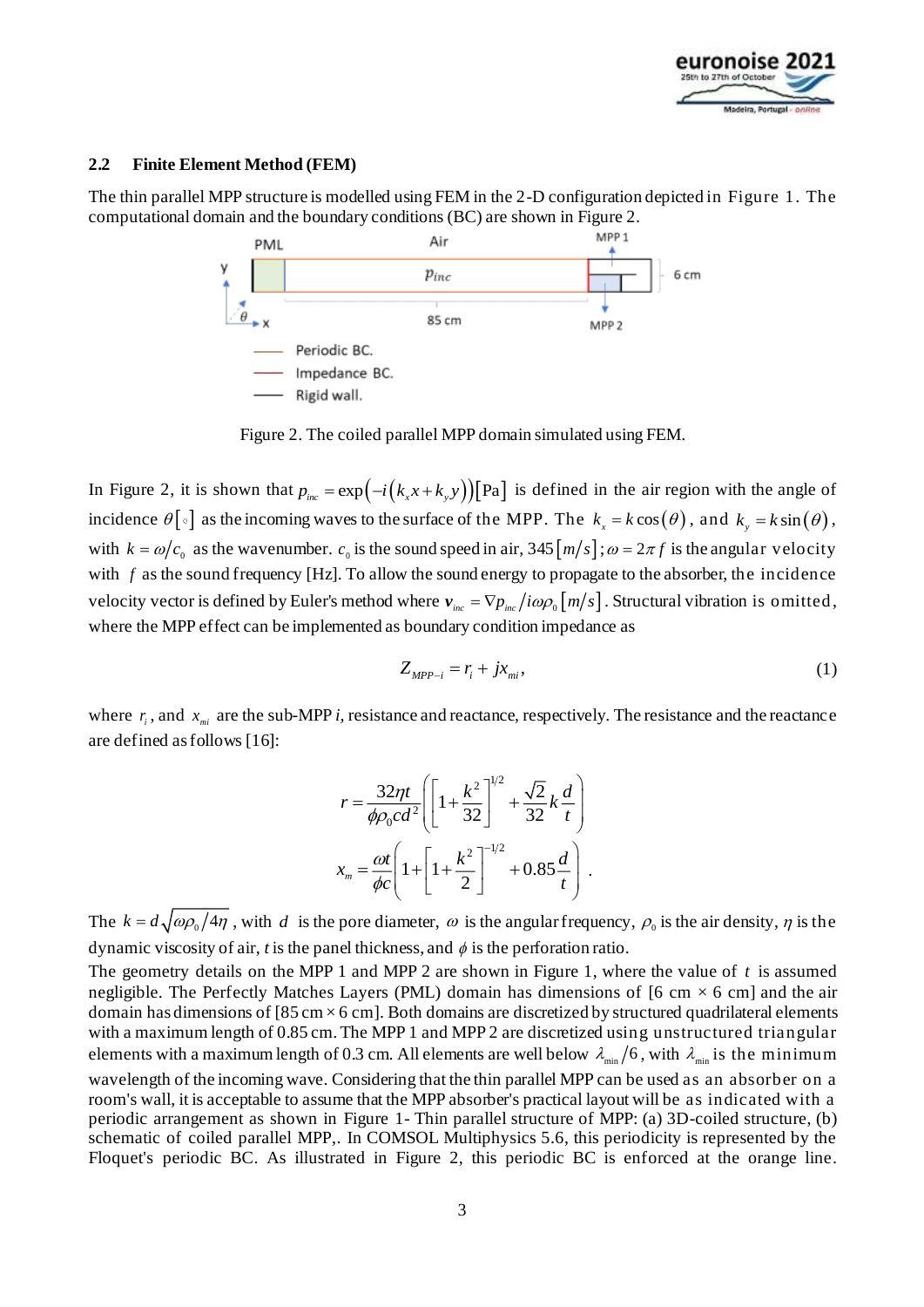

Additionally, the impedance BC is imposed on the thin parallel MPP surface (red line), whereas all other surfaces are defined as rigid wall (black line).

To obtain the absorption coefficient  $(\alpha)$  of the thin parallel MPP structure, the power of the incident wave  $\left( W_{_{in}}\right)$  and the power of the dissipated wave  $\left( W_{_{diss}}\right)$  on the impedance BC (see [Figure 2\)](#page-2-0) are computed. Both powers are computed by integrating the sound intensity on the thin parallel MPP surface as:<br> $W_{diss}$  0.5 Re  $(n \cdot \int p\mathbf{u}^* dS)$ 

$$
\alpha = \frac{W_{diss}}{W_{inc}} = \frac{0.5 \operatorname{Re}(\mathbf{n} \cdot \int p\mathbf{u}^* \mathrm{dS})}{0.5 \operatorname{Re}(\mathbf{n} \cdot \int p_{inc} \mathbf{u}_{inc}^* \mathrm{dS})}.
$$
 (2)

*p*,**u** are the total sound pressure and velocity vector at the impedance BC, respectively. The integration is over the whole surface of the MPP-1 and MPP-2. It is important to notice that the dissipated power should be positive in all frequencies, to ensure that the sound energy is absorbed into the MPP system. The MPP-1 has *D* = 15.78 [cm], and  $d_2 = 8.28$  [cm], where the MPP-2 has  $D_2 = 7.5$  [cm]. The  $L_1 = L_2 = 3$  [cm]. Both MPP has the same properties where the diameter of the perforation hole is 0.3 [mm], and the distance between hole is 2 [mm].

### **3 Results and discussion**

#### **3.1 Effect of oblique incidence**

To determine the effect of the incident angle on the absorption coefficient of the thin parallel MPP structure, the  $\theta$  is varied from 0° to 85° with an interval of 5°, as shown i[n Figure 3](#page-3-0). As seen in this figure, the absorption coefficients from  $0^{\circ}$  to 25° have two absorption peaks due to MPP 1 and MPP 2. At incidence angles greater than  $30^{\circ}$ , the two absorption coefficient peaks get closer together as a result of a better match to the air impedance, resulting in an increase in the absorption coefficient between those two peaks. When the sound enters at a greater incident angle, up to  $60^\circ$ , the absorption coefficient improves. However, the absorption coefficient drops when the incident angle exceeds 60 degrees. The absorption coefficient rapidly drops at high grazing incidence ( $>80^\circ$ ). This is because the MPP's overall surface impedance is more out of phase with the air impedance. Another interesting phenomenon is the absorption of the third peak at approximately 900 Hz. At a greater angle of incidence, the peak drops to a lower frequency.



<span id="page-3-0"></span>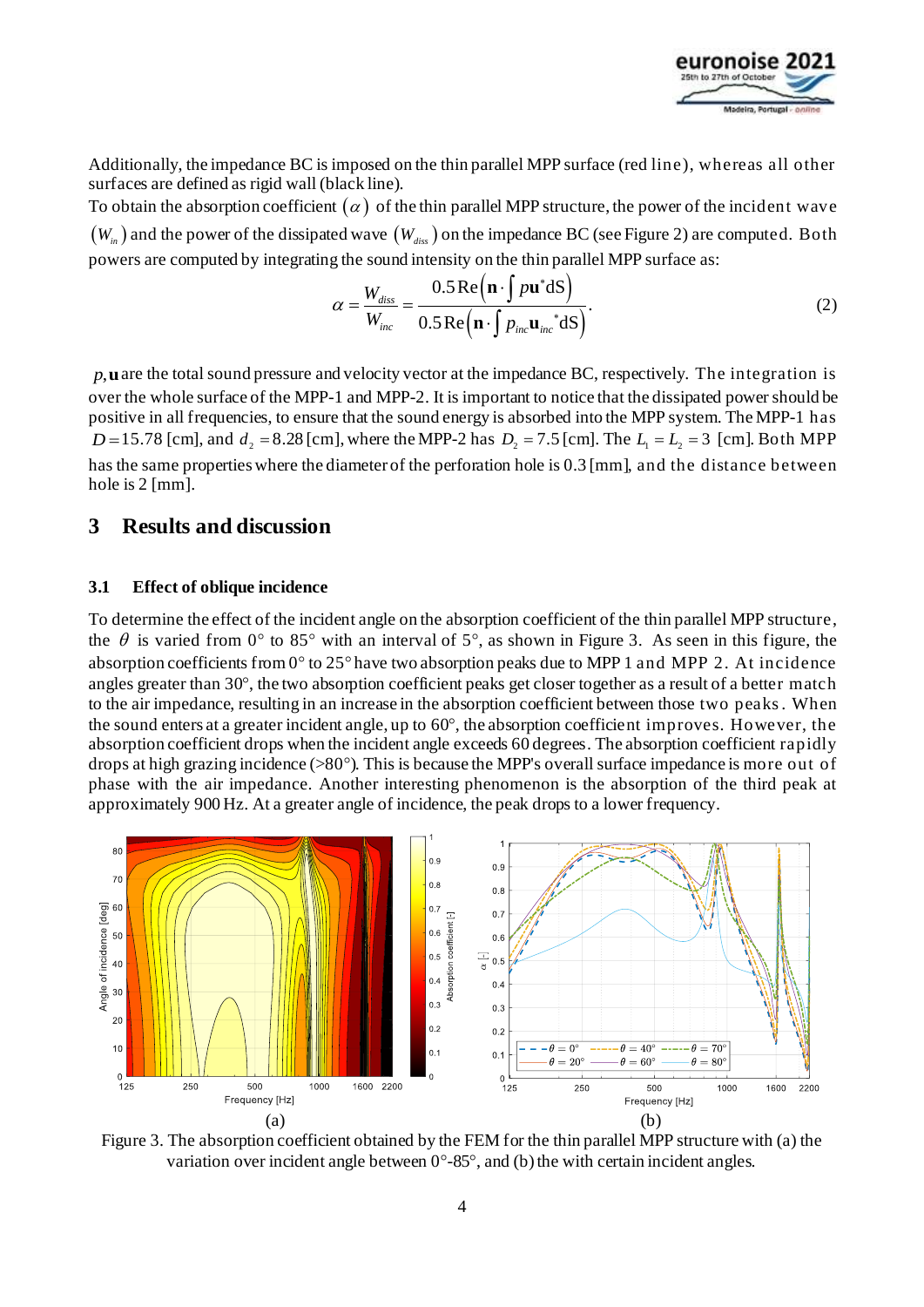

It is critical to note that equivalent circuit analysis can be utilized to determine the sound absorption of a thin parallel MPP structure at an incidence angle  $\theta$ . The absorption coefficient at various angles is calculated using Equation 1, and the results are shown in Figure 4. It is discovered that the estimation performed via equivalent circuit analysis agrees well with the numerical results.



Figure 4. The absorption coefficient obtained by the equivalent circuit analysis for the thin parallel MPP structure with certain incident angles.

#### **3.2 Effect of unit cell dimension**

The current width of the unit cell, i.e. 6 cm, is adjusted by a factor of two to explore the influence of the unit cell dimension on the absorption coefficient. The results are illustrated i[n Figure 5,](#page-5-0) which considers incidence angles of  $0^\circ$ ,  $40^\circ$ ,  $60^\circ$  and  $80^\circ$ . It is obvious that the unit cell width has little effect on the absorbtion characteristics, with the exception of the third and fourth absorption peaks. It is discovered that a broader unit cell can result in a frequency shift of the third and fourth peaks. As a result, the breakdown frequency phenomenon is not observed in the examined situation of an oblique incidence sound wave. The breakdown frequency phenomenon implies that the sound absorption performance deviates f rom that of a normal incidence. Additionally, the suggested system is insensitive to oblique sound incidence up to 70° degrees, which is advantageous from a practical standpoint, as oblique incidence is generally present below 80 degrees.



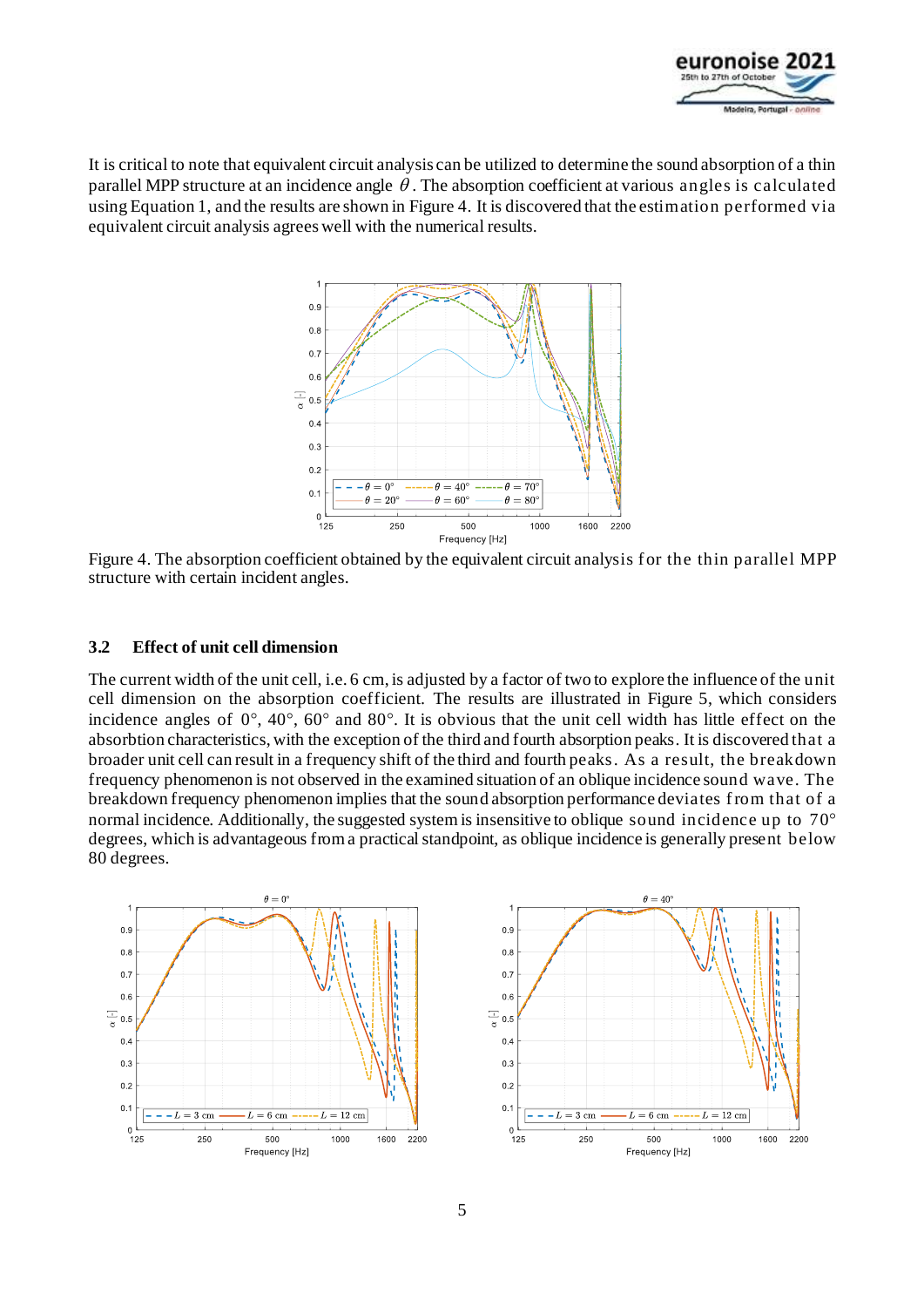



Figure 5. Effect of incidence angle on absorption characteristics for different unit cell width.

<span id="page-5-0"></span>To further confirm the presence of a break down frequency, the unit cell's width is increased to 24 c m. It is obvious that the breakdown frequency of approximately 550 Hz exists for incidence angles of  $60^{\circ}$  and greater. Wang et al. [[4\]](#page-6-3) also discovered the breakdown frequency issue in the case of several straight cavities.



Figure 6. Width extension effect on absorption coefficients for various incidence angle.

#### **3.3 Consequence of coiled structure**

The comparison of sound absorption between a straight backing cavity and a coiled one with identical perforation characteristics is shown i[n Figure 7.](#page-6-4) However, the MPP with coiled backing cavity may function more robustly at higher incidence angles. As illustrated by the  $70^{\circ}$  and  $80^{\circ}$  instances, larger incidence angles result in more prominent sound absorptions near the resonance frequency. This phenomenon occurred as a result of the coiled structure's effective path length contributing to the MPP's better matching impedance. This implies that both the cavity width and the coiled orientation must be considered, as both affect the effective path length. For straight tubes, the only parameter defining the breakdown f requency at a given incidence angle is the cavity width. As a result, the design of coiled structure may be more intriguing than that of a straight tube.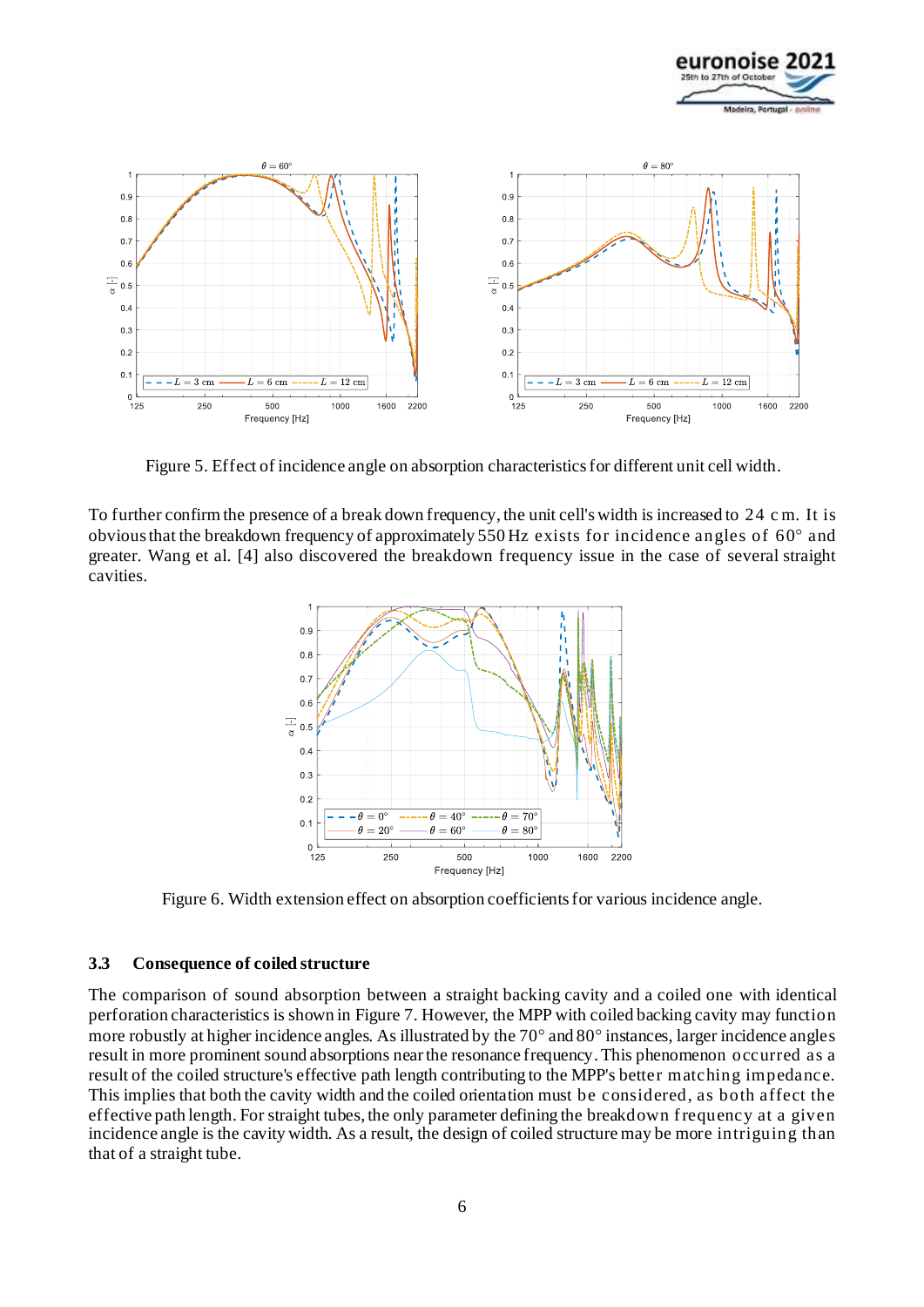



<span id="page-6-4"></span>Figure 7 Absorption coefficient for the parallel MPP structure with (a) straigh tube backing cavity, and (b) coiled backing cavity.

## **4 Conclusions**

The sound absorption characteristic of a thin MPP absorber under oblique incidence has been studied. Compared with the straight backing cavity, the presence of coiled backing cavity in the thin MPP has introduced other consideration to deal with the breakdown frequency. It is found that cavity width and coiled orientation should be addressed carefully as both parameters determine effective path length and thus the acoustic reactance may be different. Moreover, smaller unit cell is preferable to avoid deterioration under oblique incidence, where the current structure can withstand the incidence angle up to 70°. Additionally, this work developed a structure for a sound absorber that is insensitive to oblique incidence, which is often present below 80°.

## **Acknowledgements**

The authors would like to express their sincere gratitude to DIKTI/BRIN Indonesia for providing f unding through the Excellent Basic Research of University Program 2021.

## **References**

- <span id="page-6-0"></span>[1]. Attenborough, K., The prediction of oblique-incidence behaviour of fibrous absorbents. *Journal of Sound and Vibration*, 1971. **14**(2): p. 183-191.
- <span id="page-6-1"></span>[2]. Allard, J.F., Bourdier, R., and L'Esperance, A., Anisotropy effect in glass wool on normal impedance in oblique incidence. *Journal of Sound and Vibration*, 1987. **114**(2): p. 233-238.
- <span id="page-6-2"></span>[3]. Wang, C. and Huang, L., On the acoustic properties of parallel arrangement of multiple microperforated panel absorbers with different cavity depths. *The Journal of the Acoustical Society of America*, 2011. **130**(1): p. 208-218.
- <span id="page-6-3"></span>[4]. Wang, C., Huang, L., and Zhang, Y., Oblique incidence sound absorption of parallel arrangement of multiple micro-perforated panel absorbers in a periodic pattern. *Journal of Sound and Vibration* , 2014. **333**(25): p. 6828-6842.